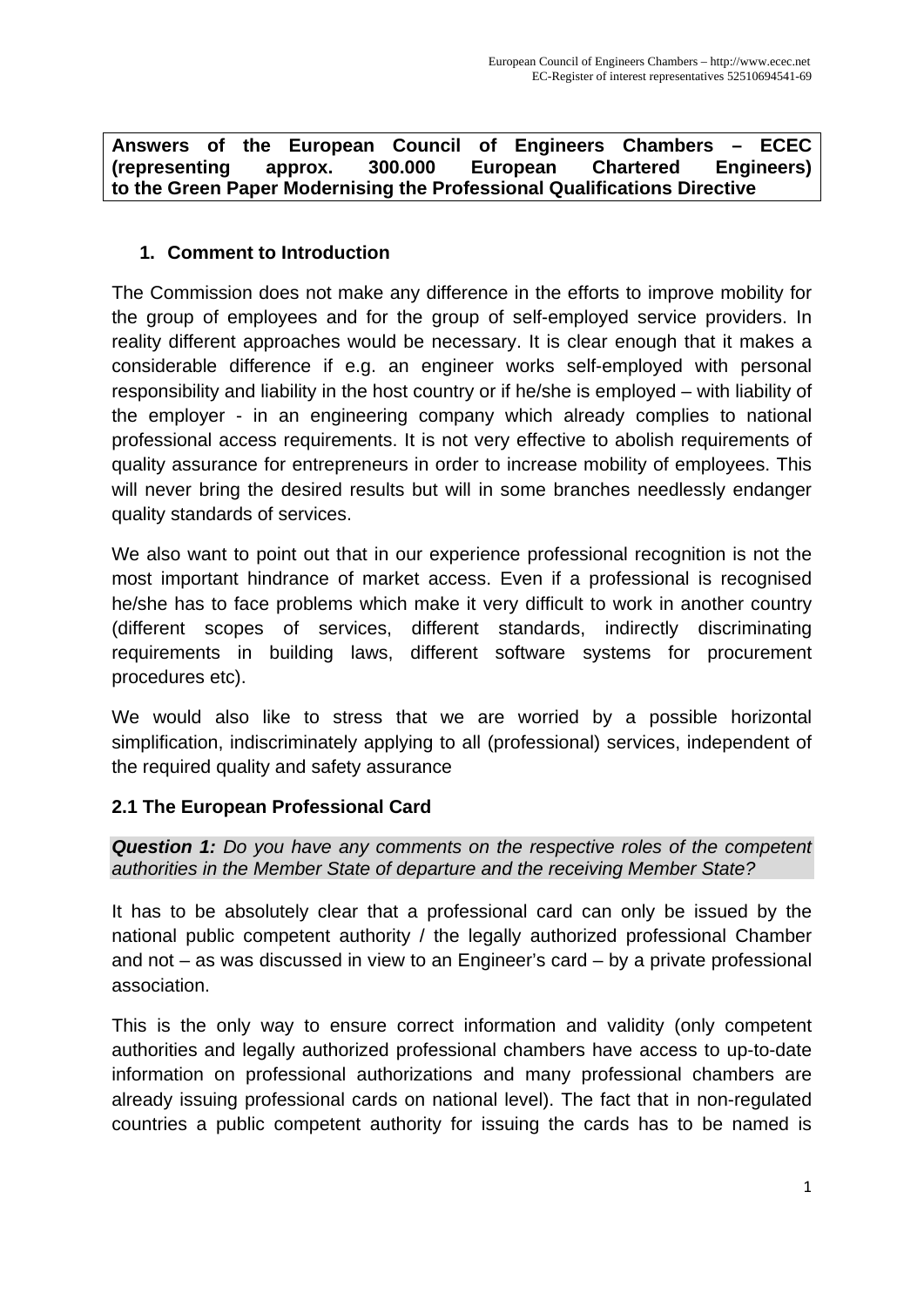positive. Only if there is a reliable contact in the home member state recognition procedures can be handled in a fast and efficient way.

The approach of a stronger involvement of the home member state in recognition procedures is also positive. In some branches this concept already works quite well. A lot of competent authorities /chambers are already certifying all necessary information for the recognition in one document and vice-versa also accept such certificates.

We are not sure if the issuing of a card is actually necessary and brings any added value. Certificates could be exchanged between the competent authorities via the IMI – and speed up the recognition procedure - without technically and logistically complicated card systems. Such certificates could be helpful both for temporary and permanent mobility.

The establishment of a card system raises a lot of questions that are far from being solved yet.

*Question 2: Do you agree that a professional card could have the following effects, depending on the card holder's objectives?* 

*a)The card holder moves on a temporary basis (temporary mobility):* 

*- Option 1: the card would make any declaration which Member States can currently require under Article 7 of the Directive redundant. - Option 2: the declaration regime is maintained but the card could be* 

*presented in place of any accompanying documents.* 

*b) The card holder seeks automatic recognition of his qualifications: presentation of the card would accelerate the recognition procedure (receiving Member State should take a decision within two weeks instead of three months).* 

*c) The card holder seeks recognition of his qualifications which are not subject to automatic recognition (the general system): presentation of the card would accelerate the recognition procedure (receiving Member State would have to take a decision within one month instead of four months).* 

To a) Option 1: There are countries where the declaration system is not in force anymore and the service provider just has to inform the client about his professional authorisation, insurance etc. We think that this system is uncomplicated and has positive sides.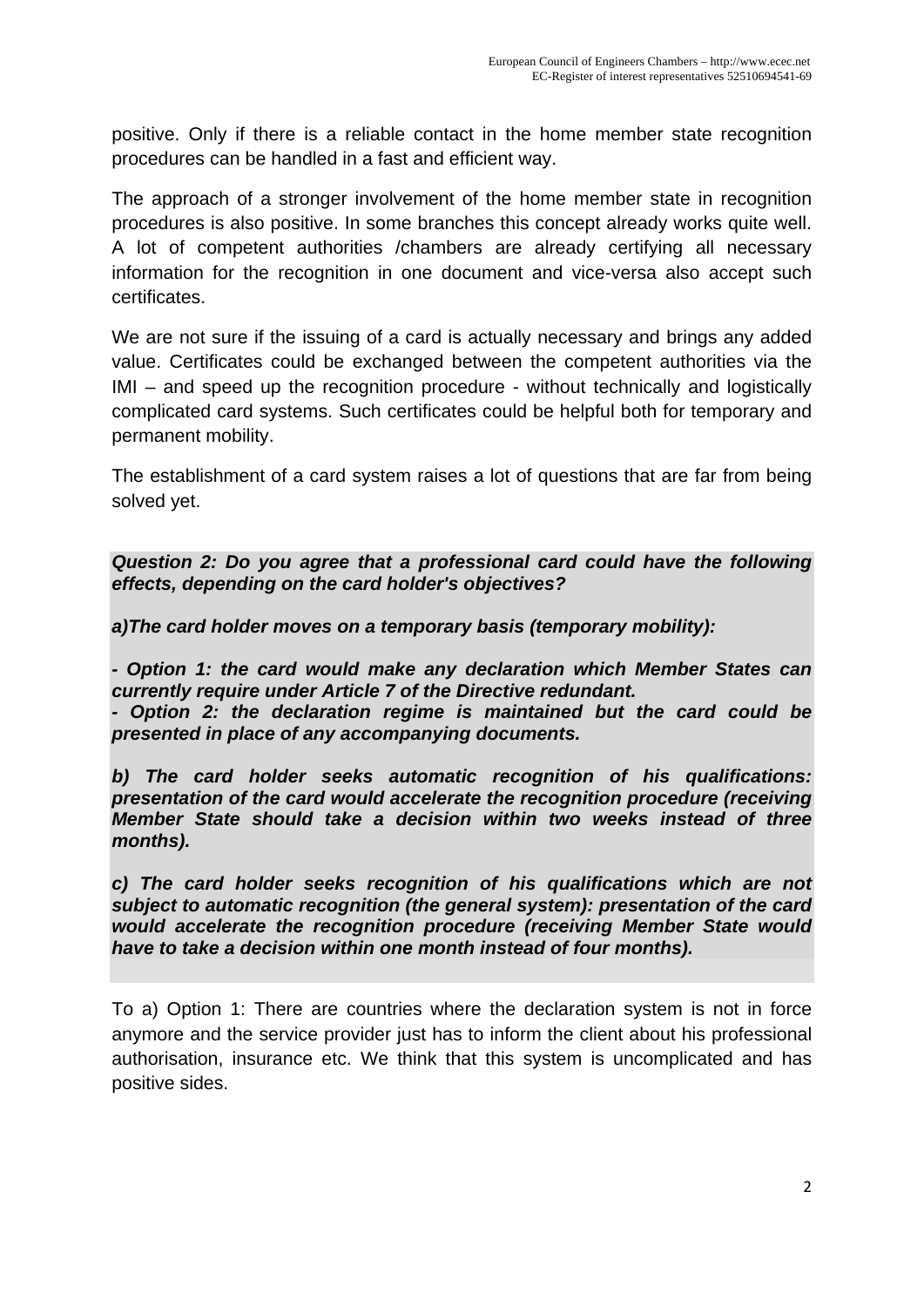Option 2: Nevertheless, for member states which still use the declaration system we think that it is enough if the card can be presented instead of the accompanying documents.

To c) An EU wide acceleration of the recognition procedure is in principle very desirable. Indeed complete documents make the recognition procedure in cases of permanent establishment easier. Nevertheless we think that a deadline for decisions within four weeks is not very realistic in view to national recognition systems as they work know.

We also think that the time pressure is not so strong in establishment procedures as long as the provision of temporary cross border services is easily possible.

See also answers to question 1

#### **2.2 Focus on economic activities: the principle of partial access**

*Question 3: Do you agree that there would be important advantages to inserting the principle of partial access and specific criteria for its application into the Directive? (Please provide specific reasons for any derogation from the principle.)* 

No, we don't see any advantages. On the contrary, in our view partial access is only a question in individual cases so an insertion of the principle in the directive is not necessary. For these cases the reference to the principles of the EU Treaty should be enough.

The partial access should be restricted to these singular exceptional cases. It leads to confusion and uncertainty of clients/consumers and fragments the market in a very undesirable manner. Additionally it is also difficult to handle for national (controlling) authorities.

#### **2.3 Reshaping common platforms**

*Question 4: Do you support lowering the current threshold of two-thirds of the Member States to one-third (i.e. nine out of twenty seven Member States) as a condition for the creation of a common platform?* 

*Do you agree on the need for an Internal Market test (based on the proportionality principle) to ensure a common platform does not constitute a barrier for service providers from non-participating Member States? (Please give specific arguments for or against this approach.)Professional qualifications in regulated professions* 

Yes, we do think that the lowering of the current threshold of two-thirds of the Member States to one third is a necessary condition for the creation of a common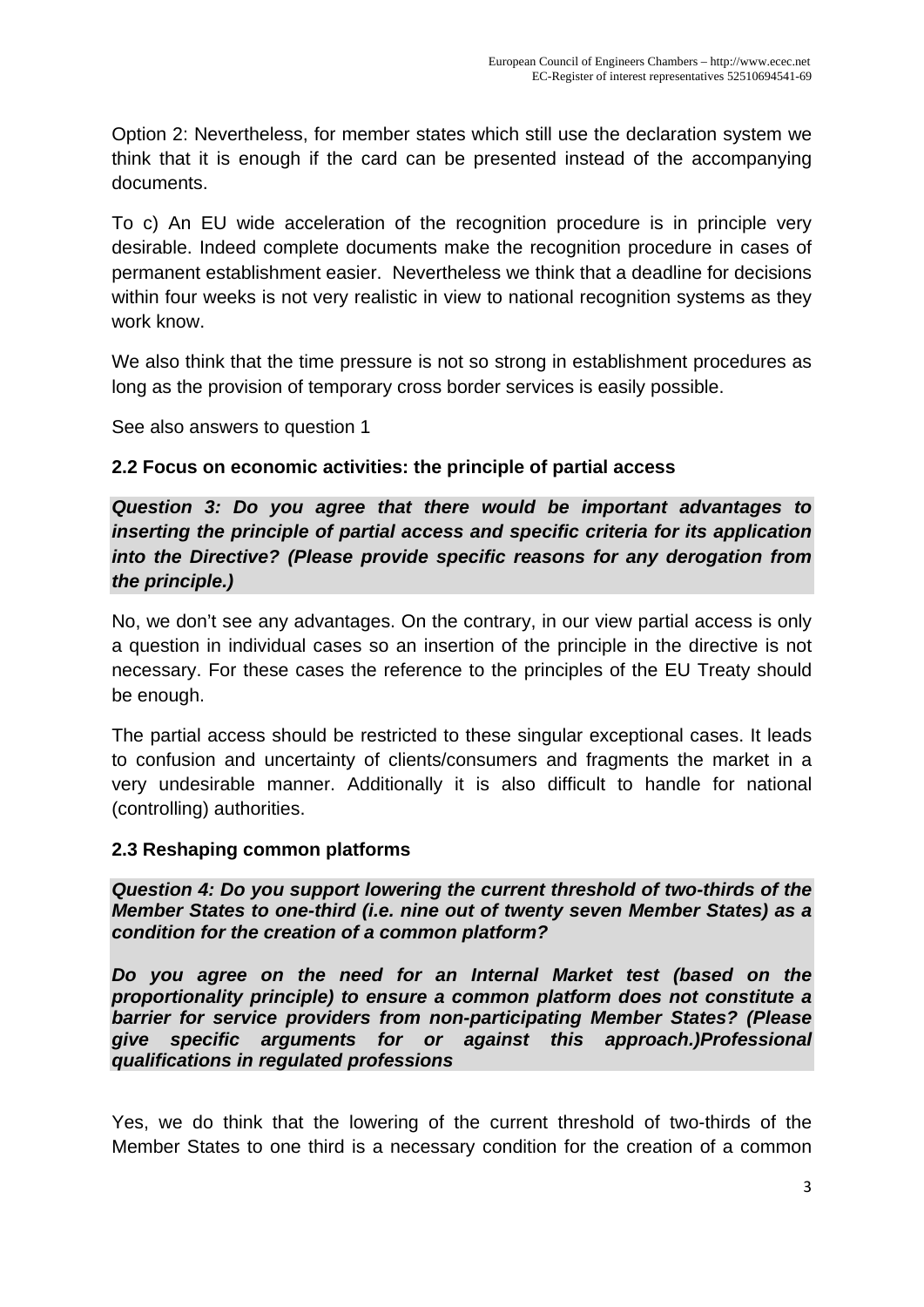platform. As such a common platform agreement brings mainly advantages we think that even a further lowering of the threshold would be possible and would make sense. Especially for engineers we see the common platform as an important chance for making the recognition procedures easier. Therefore the creation of platforms should be as easy as possible.

The Internal Market test should not be a hindrance. It must be clarified that the test cannot prevent the creation of the platform with the sole argument that there are non-participating member states that cannot fulfil the qualification level on which the participating member states have agreed. Otherwise the lowering of the threshold would only be a farce. It is necessary to beware that a platform does not worsen the situation for applicants of non-participating member states but only improves the situation for those applicants of participating member states, as the normal procedures of the general system are of course existing in parallel.

#### **2.4. Professional qualifications in regulated professions**

*Question 5: Do you know any regulated professions where EU citizens might effectively face such situations? Please explain the profession, the qualifications and for which reasons these situations would not be justifiable.* 

-

### **3.1 Access to information and e-government**

*Question 6: Would you support an obligation for Member States to ensure that information on the competent authorities and the required documents for the recognition of professional qualifications is available through a central on line access point in each Member State? Would you support an obligation to enable online completion of recognition procedures for all professionals? (Please give specific arguments for or against this approach).* 

Yes, an obligation to ensure that information about competent authorities and required documents for the recognition of professional qualifications are available through a central online access point would be helpful. At the moment the information situation is not satisfying.

Even the Points of Single contact which had to be established according to the services directive in many member states do not fulfil these requirements (yet?).

The possibility to complete recognition procedures online would probably be a considerable facilitation for many applicants.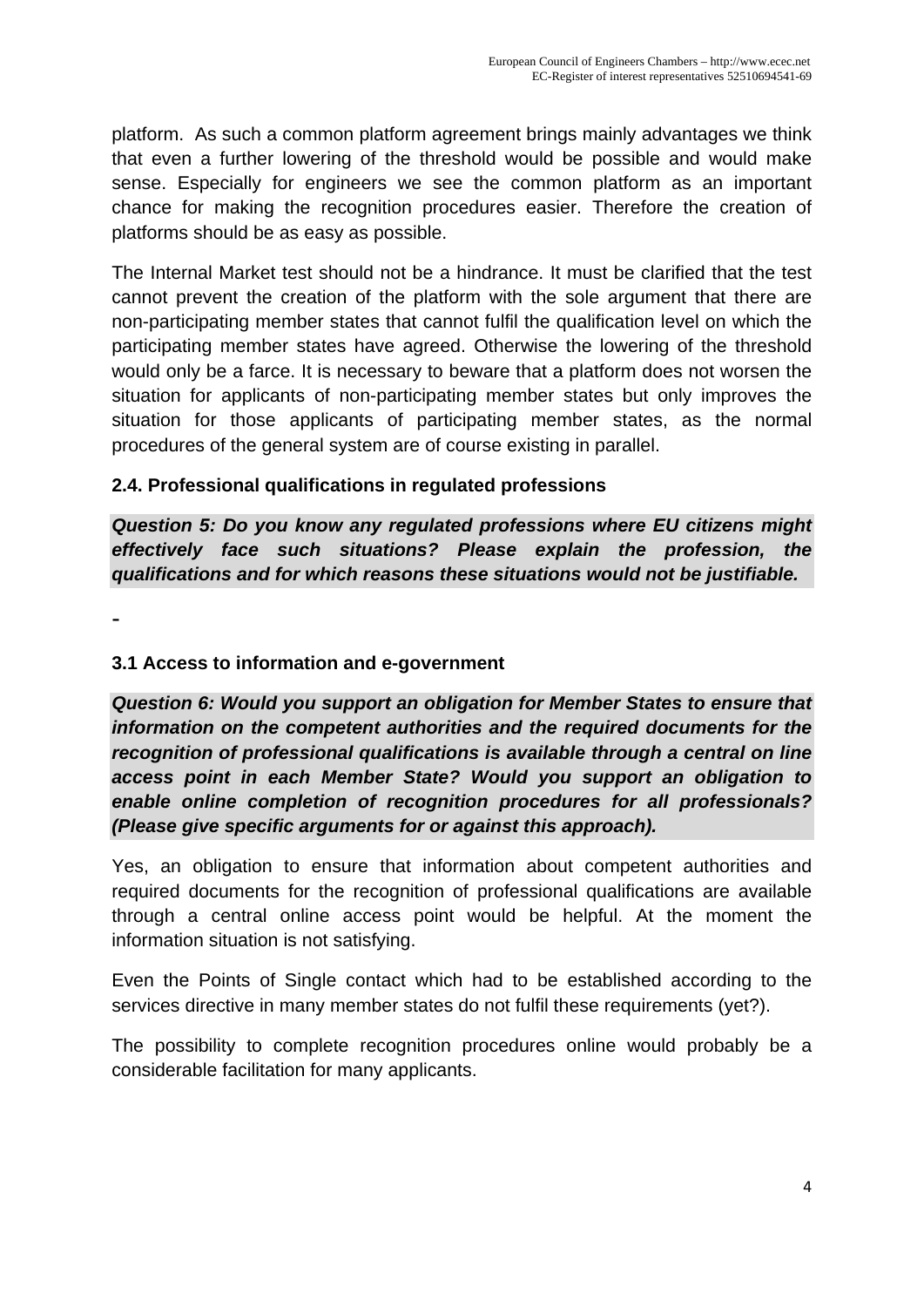# **3.2.1. Consumers crossing borders**

*Question 7: Do you agree that the requirement of two years' professional experience in the case of a professional coming from a non-regulating Member State should be lifted in case of consumers crossing borders and not choosing a local professional in the host Member State?* 

# *Should the host Member State still be entitled to require a prior declaration in this case? (Please give specific arguments for or against this approach.)*

It might make sense to lift the requirement for professions like tour guides but definitely not in case of planning/engineering services as it makes no difference at all if a client is crossing the border in order to e.g. build a house in a host member state or if he already is situated in the host country. Therefore we are against a change of the current regulation as there is no practical need for that at all. This would only endanger the quality of planning/engineering services.

# **3.2.2 The question of "regulated education and training"**

*Question 8: Do you agree that the notion of "regulated education and training" could encompass all training recognised by a Member State which is relevant to a profession and not only the training which is explicitly geared towards a specific profession? (Please give specific arguments for or against this approach.)* 

No, the requirements for training geared towards the profession cannot be eased for the profession of chartered engineers. We see no practical need for this and such a change could endanger the quality of the training and therefore also the quality of the services. As services of chartered engineers are often in the public interest and can have an impact on the quality of life, security and health of people the quality of these services is very important.

# **3.3 Opening up the general system**

# **3.3.1 Levels of qualification**

# *Question 9: Would you support the deletion of the classification outlined in Article 11 (including Annex II)? (Please give specific arguments for or against this approach).*

No, we think that it is very important to keep the classification outlined in Art 11. It is a practical and proven system that is also widely accepted. At the moment there is no other system available that could be an acceptable alternative. The European Qualification Framework and the national allocations are firstly not perfected yet – it is not implemented in many European Members Countries yet - and therefore is still widely unknown. Secondly we principally doubt that the EQF can ever be an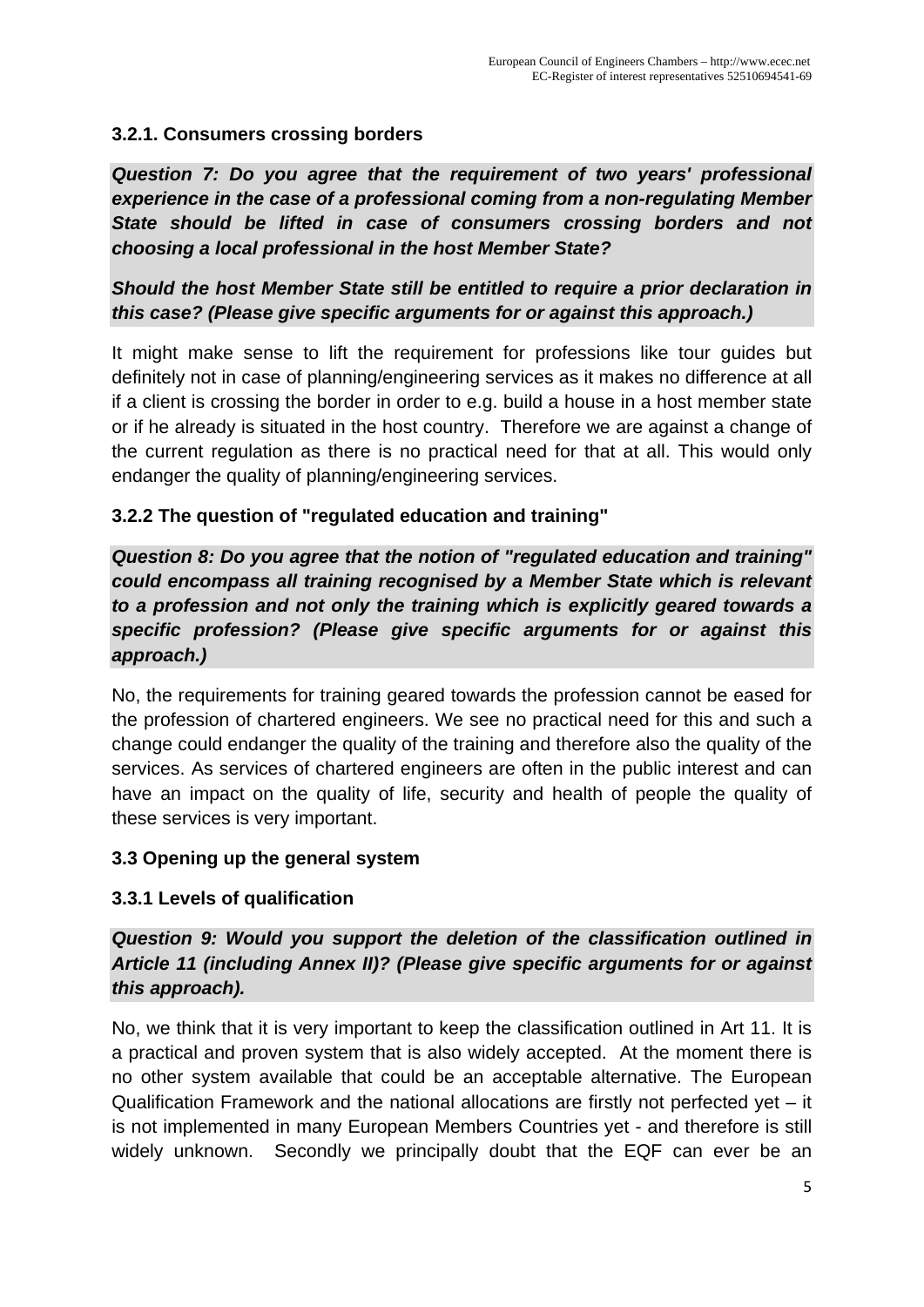appropriate basis for professional recognition. We think it is the wrong approach, to neglect/underestimate the duration of studies. For many professions also a personal maturing and developing process is necessary which also takes a certain amount of time.

A changeover in the directive to the EQF system would definitely lead to huge practical problems in professional recognition.

We also think that for highly qualified professions as the profession of chartered engineers it is important that, if there is a difference of two or more levels between the qualification of the professional and the qualification required in the host Member State, the recognition is not possible. Otherwise there is a danger that huge additional practical efforts and costs in view to compensation measures will arise for the host member state but also for the applicant him/herself. With such huge differences in the level of education it can often not be seen as the same profession any more. Additionally the abolishment of this regulation could lead to a complete erosion of academic qualifications and of highly qualified national professions. Especially in the case of engineering services this would be very dangerous and undesirable as many of these services are provided in public interest and therefore have an impact on quality of life, security and health of persons.

The problems that would arise from the abolishment of Art 11 would not improve mobility but on the contrary would lead to massive confusion and obstacles that hinder mobility. The EQF has no solution to these problems.

# **3.3.2 Compensation measures**

*Question 10: If Article 11 of the Directive is deleted, should the four steps outlined above be implemented in a modernised Directive? If you do not support the implementation of all four steps, would any of them be acceptable to you? (Please give specific arguments for or against all or each of the steps.)* 

See answer to Question 9

We object to the abolition of Art 11 and therefore don't see the necessity of the four steps. Nevertheless this question already shows that even the Commission is aware how many problems would arise from the abolition of Art. 11.

Apart from that we are not against an obligation for competent authorities to give reasons for their decisions on compensation measures.

# **3.3.3 Partially qualified professionals**

*Question 11: Would you support extending the benefits of the Directive to graduates from academic training who wish to complete a period of*